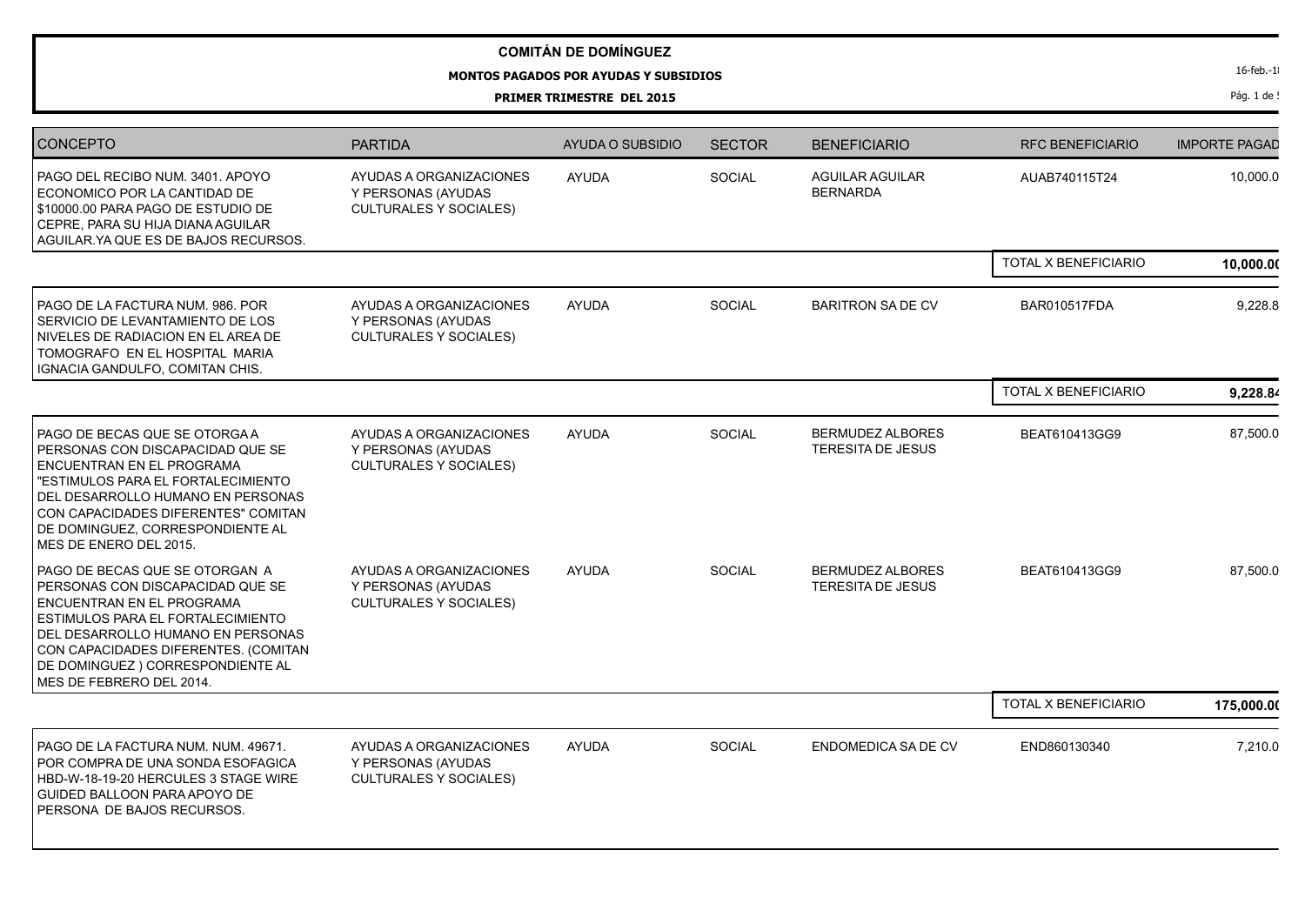| <b>CONCEPTO</b>                                                                                                                                                       | <b>PARTIDA</b>                                                                 | AYUDA O SUBSIDIO | <b>SECTOR</b> | <b>BENEFICIARIO</b>                          | <b>RFC BENEFICIARIO</b>     | <b>IMPORTE PAGAD</b> |
|-----------------------------------------------------------------------------------------------------------------------------------------------------------------------|--------------------------------------------------------------------------------|------------------|---------------|----------------------------------------------|-----------------------------|----------------------|
|                                                                                                                                                                       |                                                                                |                  |               |                                              | TOTAL X BENEFICIARIO        | 7,210.00             |
| APOYO ECONOMICO POR LA CANTIDAD DE<br>\$22,000.00 PARA COMPLEMENTO DE<br>CIRUGIA YA QUE SE ENCUENTRA MAL DE<br>SALUD YES DE BAJOS RECURSOS.                           | AYUDAS A ORGANIZACIONES<br>Y PERSONAS (AYUDAS<br><b>CULTURALES Y SOCIALES)</b> | <b>AYUDA</b>     | SOCIAL        | <b>FLORES CASTRO ANA LILIA</b>               | FOCA721005BI0               | 22,000.0             |
|                                                                                                                                                                       |                                                                                |                  |               |                                              | TOTAL X BENEFICIARIO        | 22,000.00            |
| APOYO ECONOMICO POR LA CANTIDAD DE<br>\$25,000.00 PAGO DE COMPLEMENTO DE<br>CIRUGIA, YA QUE ES ES UNA PERSONA DE<br><b>BAJOS RECURSOS.</b>                            | AYUDAS A ORGANIZACIONES<br>Y PERSONAS (AYUDAS<br><b>CULTURALES Y SOCIALES)</b> | <b>AYUDA</b>     | <b>SOCIAL</b> | <b>GARCES MEDINA MARCO</b><br><b>ANTONIO</b> | GAMM6907043M7               | 25,000.0             |
|                                                                                                                                                                       |                                                                                |                  |               |                                              | TOTAL X BENEFICIARIO        | 25,000.00            |
| PAGO DEL RECIBO NUM. 3427. APOYO<br>ECONOMICO POR LA CANTIDAD DE \$8000.00<br>PARA PAGO DE ESTUDIO DE CEPRE, YA<br>QUE ES DE BAJOS RECURSOS.                          | AYUDAS A ORGANIZACIONES<br>Y PERSONAS (AYUDAS<br><b>CULTURALES Y SOCIALES)</b> | <b>AYUDA</b>     | <b>SOCIAL</b> | <b>GUIZAR LOPEZ JOSE</b><br><b>GUILLERMO</b> | GULG950822B59               | 8,000.0              |
|                                                                                                                                                                       |                                                                                |                  |               |                                              | <b>TOTAL X BENEFICIARIO</b> | 8,000.00             |
| PAGO DE LA FACTURA NUM. 312. POR<br>COMPRA DE MATERIAL ELECTRICO PARA EL<br>AREA DEL TOMOGRAFO UBICADO EN EL<br>HOSPITAL "MARIA IGNACIA GANDULFO,<br>COMITAN CHIAPAS. | AYUDAS A ORGANIZACIONES<br>Y PERSONAS (AYUDAS<br><b>CULTURALES Y SOCIALES)</b> | <b>AYUDA</b>     | <b>SOCIAL</b> | <b>HERNANDEZ GOMEZ</b><br><b>ADALBERTO</b>   | HEGA800202GE3               | 18,868.2             |
|                                                                                                                                                                       |                                                                                |                  |               |                                              | TOTAL X BENEFICIARIO        | 18,868.26            |
| APOYO ECONOMICO POR LA CANTIDAD DE<br>\$26,000.00 PARA PAGO DE CIRUGIA, YA QUE<br>SON DE BAJOS RECURSOS.                                                              | AYUDAS A ORGANIZACIONES<br>Y PERSONAS (AYUDAS<br><b>CULTURALES Y SOCIALES)</b> | <b>AYUDA</b>     | <b>SOCIAL</b> | PEREZ LOPEZ ARACELI                          | PELA820924HU4               | 26,000.0             |
|                                                                                                                                                                       |                                                                                |                  |               |                                              | TOTAL X BENEFICIARIO        | 26,000.00            |
| APOYO ECONOMICO POR LA CANTIDAD DE<br>\$30,000.00. COMPLEMENTO DE CIRUGIA DE<br>COLUMNA.                                                                              | AYUDAS A ORGANIZACIONES<br>Y PERSONAS (AYUDAS<br><b>CULTURALES Y SOCIALES)</b> | <b>AYUDA</b>     | <b>SOCIAL</b> | PEREZ LOPEZ BLANCA<br>YANETT                 | PELB9207067D0               | 30,000.0             |
|                                                                                                                                                                       |                                                                                |                  |               |                                              | TOTAL X BENEFICIARIO        | 30,000.00            |
| APOYO PAGO DE RENTA DE CASAS QUE<br>SON DESTINADAS PARA AREAS DE LA<br>EDUCACION CORRESPONDIENTE AL MES<br>DE FEBRERO DEL 2015.                                       | AYUDAS A ORGANIZACIONES<br>Y PERSONAS (AYUDAS<br><b>CULTURALES Y SOCIALES)</b> | <b>AYUDA</b>     | SOCIAL        | PINTO GUILLEN JORGINA<br><b>BEATRIZ</b>      | PIGJ870918NM2               | 19,000.0             |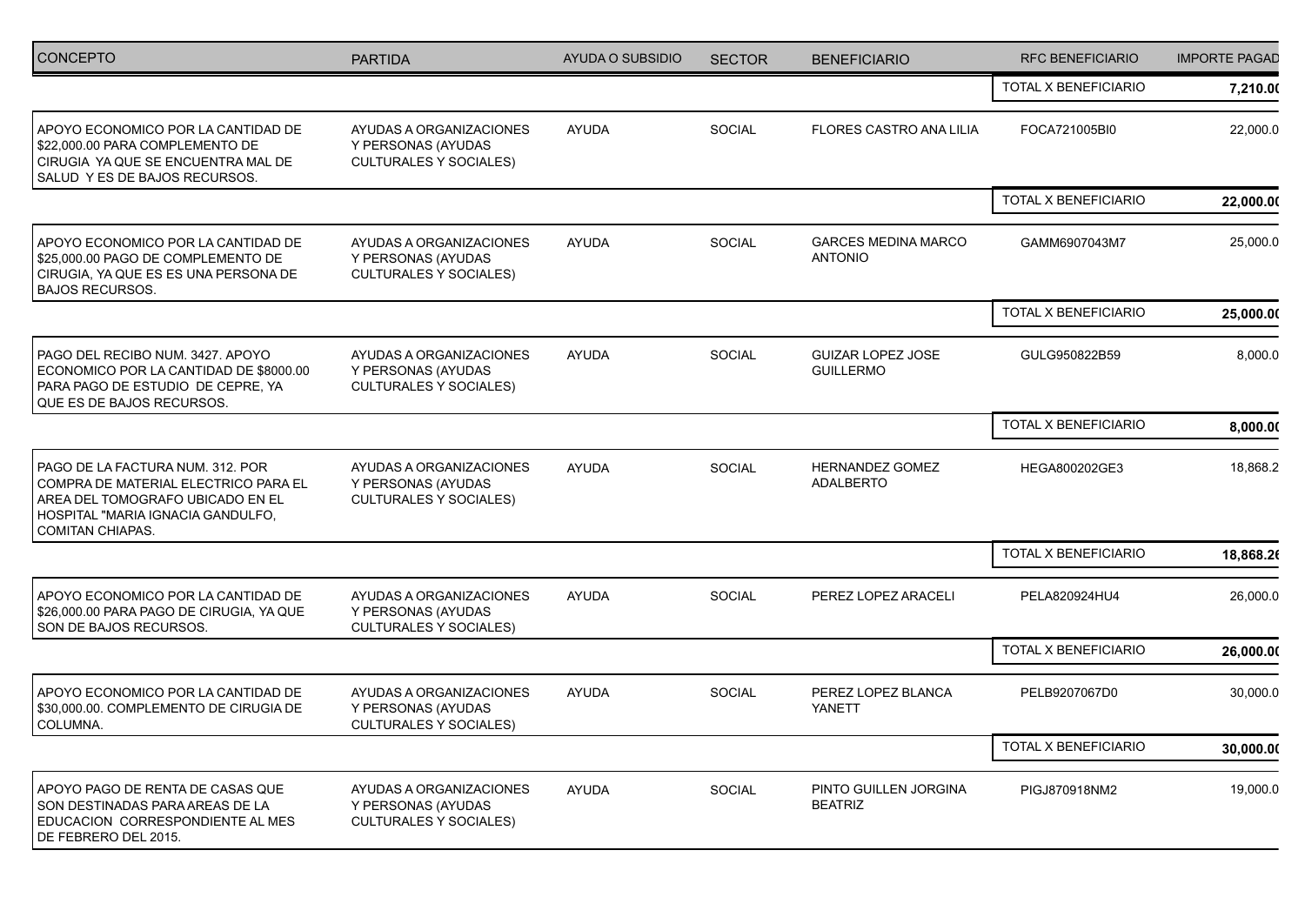| <b>CONCEPTO</b>                                                                                                                                                                                         | <b>PARTIDA</b>                                                                 | AYUDA O SUBSIDIO | <b>SECTOR</b> | <b>BENEFICIARIO</b>                           | <b>RFC BENEFICIARIO</b> | <b>IMPORTE PAGAD</b> |
|---------------------------------------------------------------------------------------------------------------------------------------------------------------------------------------------------------|--------------------------------------------------------------------------------|------------------|---------------|-----------------------------------------------|-------------------------|----------------------|
| APOYO PAGO DE RENTA DE CASAS QUE<br>SON DESTINADAS PARA AREAS DE LA<br>EDUCACION CORRESPONDIENTE AL MES<br>DE MARZO DEL 2015.                                                                           | AYUDAS A ORGANIZACIONES<br>Y PERSONAS (AYUDAS<br><b>CULTURALES Y SOCIALES)</b> | <b>AYUDA</b>     | SOCIAL        | PINTO GUILLEN JORGINA<br><b>BEATRIZ</b>       | PIGJ870918NM2           | 19,000.0             |
| APOYO PAGO DE RENTA DE CASAS QUE<br>SON DESTINADAS PARA AREAS DE LA<br>EDUCACION CORRESPONDIENTE AL MES<br>DE ENERO DEL 2015.                                                                           | AYUDAS A ORGANIZACIONES<br>Y PERSONAS (AYUDAS<br><b>CULTURALES Y SOCIALES)</b> | <b>AYUDA</b>     | <b>SOCIAL</b> | PINTO GUILLEN JORGINA<br><b>BEATRIZ</b>       | PIGJ870918NM2           | 19,000.0             |
| PAGO DE APOYOS ECONOMICOS A GRUPOS<br>VULNERABLES, QUE ACUDEN A DIF<br>MUNICIPAL EN BUSCA DE AYUDA<br>CORRESPONDIENTE AL MES DE FEBRERO<br>DEL 2015.                                                    | AYUDAS A ORGANIZACIONES<br>Y PERSONAS (AYUDAS<br><b>CULTURALES Y SOCIALES)</b> | <b>AYUDA</b>     | <b>SOCIAL</b> | PINTO GUILLEN JORGINA<br><b>BEATRIZ</b>       | PIGJ870918NM2           | 41,420.0             |
| PAGO DE APOYOS ECONOMICOS A GRUPOS<br>VULNERABLES, QUE ACUDEN A DIF<br>MUNICIPAL EN BUSCA DE AYUDA,<br>CORRESPONDIENTE AL MES DE ENERO DEL<br>2015.                                                     | AYUDAS A ORGANIZACIONES<br>Y PERSONAS (AYUDAS<br><b>CULTURALES Y SOCIALES)</b> | <b>AYUDA</b>     | <b>SOCIAL</b> | PINTO GUILLEN JORGINA<br><b>BEATRIZ</b>       | PIGJ870918NM2           | 41,420.0             |
|                                                                                                                                                                                                         |                                                                                |                  |               |                                               | TOTAL X BENEFICIARIO    | 139,840.00           |
| PAGO DEL RECIBO NUM. 3689. APOYO<br>ECONOMICO POR LA CANTIDAD DE<br>\$23,500.00 PAGO DE PASAJES A MEXICO Y<br>ESTANCIA YA QUE VAN A INTERVENIR A SU<br>ESPOSA.                                          | AYUDAS A ORGANIZACIONES<br>Y PERSONAS (AYUDAS<br><b>CULTURALES Y SOCIALES)</b> | <b>AYUDA</b>     | <b>SOCIAL</b> | PULIDO FERNANDEZ JORGE<br><b>ALEJANDRO</b>    | PUFJ860620DG7           | 23,500.0             |
|                                                                                                                                                                                                         |                                                                                |                  |               |                                               | TOTAL X BENEFICIARIO    | 23,500.00            |
| PAGO DEL RECIBO NUM. 3322. APOYO<br>ECONOMICO POR LA CANTIDAD DE<br>\$4,500.00 PARA PAGO DE CIRUGIA DE LA<br>VISTA, YA QUE SON DE BAJOS RECURSOS<br>ECONOMICOS.                                         | AYUDAS A ORGANIZACIONES<br>Y PERSONAS (AYUDAS<br><b>CULTURALES Y SOCIALES)</b> | <b>AYUDA</b>     | SOCIAL        | <b>RIVAS AGUILAR ROSA</b><br><b>GUADALUPE</b> | RIAR760823HU1           | 4,500.0              |
|                                                                                                                                                                                                         |                                                                                |                  |               |                                               | TOTAL X BENEFICIARIO    | 4,500.00             |
| PAGO DEL RECIBO NUM. 3499. APOYO<br>ECONOMICO POR LA CANTIDAD DE<br>\$50,000.00 DEBIDO A UN PERCANCE QUE<br>OCURRIO DURANTE LA INSTALACION DEL<br>TOMOGRAFO EN EL "HOSPITAL MARIA<br>IGNACIA GANDULFO". | AYUDAS A ORGANIZACIONES<br>Y PERSONAS (AYUDAS<br><b>CULTURALES Y SOCIALES)</b> | <b>AYUDA</b>     | SOCIAL        | SANCHEZ GARCIA ROJAS<br><b>ALFREDO BENITO</b> | SAGA5701123U4           | 50,000.0             |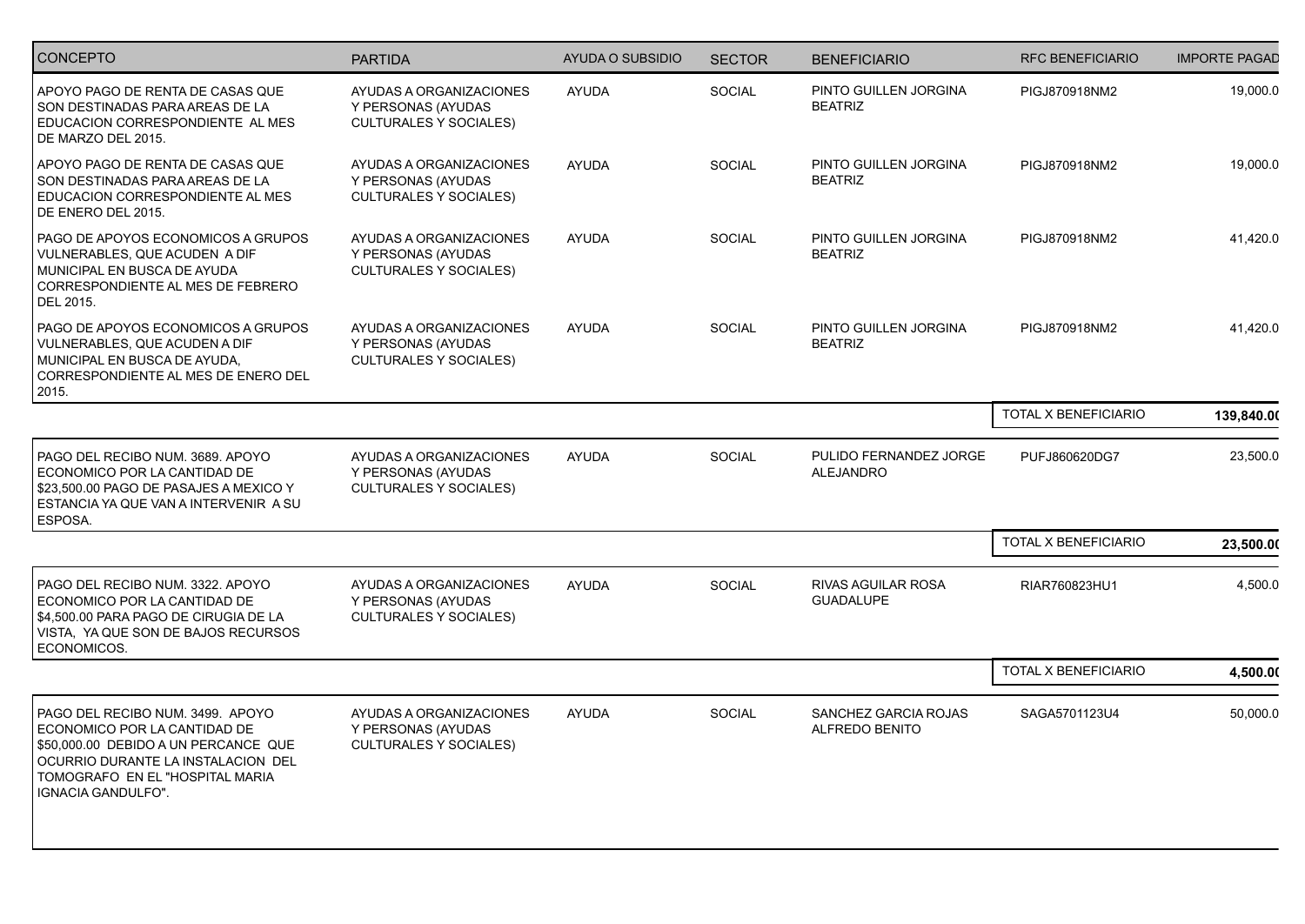| <b>CONCEPTO</b>                                                                                                                                                                                                                     | <b>PARTIDA</b>                                                                 | <b>AYUDA O SUBSIDIO</b> | <b>SECTOR</b> | <b>BENEFICIARIO</b>                           | <b>RFC BENEFICIARIO</b> | <b>IMPORTE PAGAD</b> |
|-------------------------------------------------------------------------------------------------------------------------------------------------------------------------------------------------------------------------------------|--------------------------------------------------------------------------------|-------------------------|---------------|-----------------------------------------------|-------------------------|----------------------|
| PAGO DEL RECIBO NUM. 3500. APOYO<br>ECONOMICO POR LA CANTIDAD DE<br>\$5,137.00 DEBIDO A UN PERCANCE QUE<br>OCURRIO DURANTE LA INSTALACION DEL<br>TOMOGRAFO EN EL "HOSPITAL MARIA<br>IGNACIA GANDULFO". (VIATICOS A CITA<br>MEDICA). | AYUDAS A ORGANIZACIONES<br>Y PERSONAS (AYUDAS<br><b>CULTURALES Y SOCIALES)</b> | <b>AYUDA</b>            | SOCIAL        | SANCHEZ GARCIA ROJAS<br>ALFREDO BENITO        | SAGA5701123U4           | 5,137.0              |
| PAGO DEL RECIBO NUM. 3503. APOYO<br>ECONOMICO POR LA CANTIDAD DE<br>\$50,000.00 DEBIDO A UN PERCANCE QUE<br>OCURRIO DURANTE LA INSTALACION DEL<br>TOMOGRAFO EN EL "HOSPITAL MARIA<br>IGNACIA GANDULFO".                             | AYUDAS A ORGANIZACIONES<br>Y PERSONAS (AYUDAS<br><b>CULTURALES Y SOCIALES)</b> | <b>AYUDA</b>            | <b>SOCIAL</b> | SANCHEZ GARCIA ROJAS<br><b>ALFREDO BENITO</b> | SAGA5701123U4           | 50,000.0             |
|                                                                                                                                                                                                                                     |                                                                                |                         |               |                                               | TOTAL X BENEFICIARIO    | 105,137.00           |
| PAGO DE LA FACTURA NUM. 316 Y 317. POR<br>ESTUDIOS DE LABORATORIO, PARA<br>  PERSONAS DE BAJOS RECURSOS QUE<br>ACUDEN A DIF MUNICIPAL.                                                                                              | AYUDAS A ORGANIZACIONES<br>Y PERSONAS (AYUDAS<br><b>CULTURALES Y SOCIALES)</b> | <b>AYUDA</b>            | SOCIAL        | SOLIS CASTELLANOS RAUL<br><b>LEONEL</b>       | SOCR5907135S4           | 1,950.0              |
| PAGO DE LA FACTURA NUM. 316 Y 317. POR<br>ESTUDIOS DE LABORATORIO, PARA<br>PERSONAS DE BAJOS RECURSOS QUE<br>ACUDEN A DIF MUNICIPAL.                                                                                                | AYUDAS A ORGANIZACIONES<br>Y PERSONAS (AYUDAS<br><b>CULTURALES Y SOCIALES)</b> | <b>AYUDA</b>            | <b>SOCIAL</b> | SOLIS CASTELLANOS RAUL<br><b>LEONEL</b>       | SOCR5907135S4           | 5,190.0              |
|                                                                                                                                                                                                                                     |                                                                                |                         |               |                                               | TOTAL X BENEFICIARIO    | 7,140.01             |
| PAGO DE LA FACTURA NUM. 874. COMPRA<br>DE BATERIAS MARCA CSB MOD. 9 AMP. 12<br>VOLTS PARA EL TOMOGRAFO DEL HOSPITAL<br>MARIA IGNACIA GANDULFO, COMITAN DE<br>DOMINGUEZ, CHIAPAS.                                                    | AYUDAS A ORGANIZACIONES<br>Y PERSONAS (AYUDAS<br><b>CULTURALES Y SOCIALES)</b> | <b>AYUDA</b>            | SOCIAL        | <b>VERMAS SA DE CV</b>                        | VER10072249A            | 8,120.0              |
|                                                                                                                                                                                                                                     |                                                                                |                         |               |                                               | TOTAL X BENEFICIARIO    | 8,120.00             |
| APOYO ECONOMICO POR LA CANTIDAD DE<br>\$8,000.00 PARA PAGO DE ESTUDIOS<br>I CLINICOS YA QUE SON DE BAJOS<br>RECURSOS ECONOMICOS.                                                                                                    | AYUDAS A ORGANIZACIONES<br>Y PERSONAS (AYUDAS<br><b>CULTURALES Y SOCIALES)</b> | <b>AYUDA</b>            | <b>SOCIAL</b> | VIDAL AVENDAÑO ARI OMAR                       | VIAA550729S25           | 8,000.0              |
|                                                                                                                                                                                                                                     |                                                                                |                         |               |                                               | TOTAL X BENEFICIARIO    | 8,000.00             |